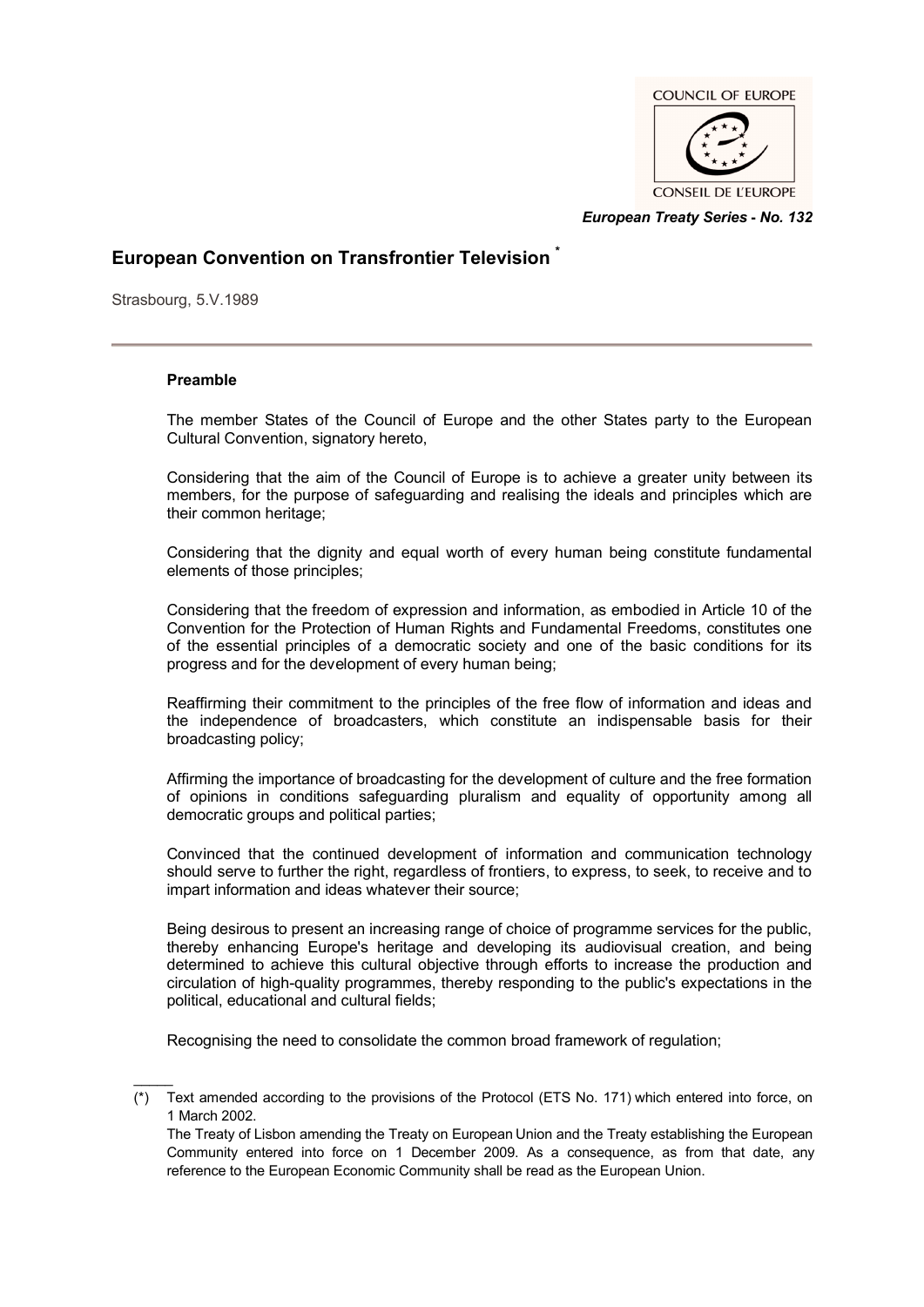Bearing in mind Resolution No. 2 and the Declaration of the 1st European Ministerial Conference on Mass Media Policy;

Being desirous to develop the principles embodied in the existing Council of Europe Recommendations on principles on television advertising, on equality between women and men in the media, on the use of satellite capacity for television and sound radio, and on the promotion of audiovisual production in Europe,

Have agreed as follows:

## **CHAPTER I – GENERAL PROVISIONS**

#### **Article 1 – Object and purpose**

This Convention is concerned with programme services embodied in transmissions. The purpose is to facilitate, among the Parties, the transfrontier transmission and the retransmission of television programme services.

## **Article 2 – Terms employed (1)**

For the purposes of this Convention:

- a "Transmission" means the initial emission by terrestrial transmitter, by cable, or by satellite of whatever nature, in encoded or unencoded form, of television programme services for reception by the general public. It does not include communication services operating on individual demand;
- b "Retransmission" signifies the fact of receiving and simultaneously transmitting, irrespective of the technical means employed, complete and unchanged television programme services, or important parts of such services, transmitted by broadcasters for reception by the general public;
- c "Broadcaster" means the natural or legal person who has editorial responsibility for the composition of television programme services for reception by the general public and transmits them or has them transmitted, complete and unchanged, by a third party;
- d "Programme service" means all the items within a single service provided by a given broadcaster within the meaning of the preceding paragraph;
- e "European audiovisual works" means creative works, the production or co-production of which is controlled by European natural or legal persons;
- f "Advertising" means any public announcement in return for payment or similar consideration or for self-promotional purposes, which is intended to promote the sale, purchase or rental of a product or service, to advance a cause or idea, or to bring about some other effect desired by the advertiser or the broadcaster itself;
- g "Tele-shopping" means direct offers broadcast to the public with a view to the supply of goods or services, including immovable property, rights and obligations in return for payment;

<sup>(1)</sup> Text amended according to the provisions of the Protocol (ETS No. 171).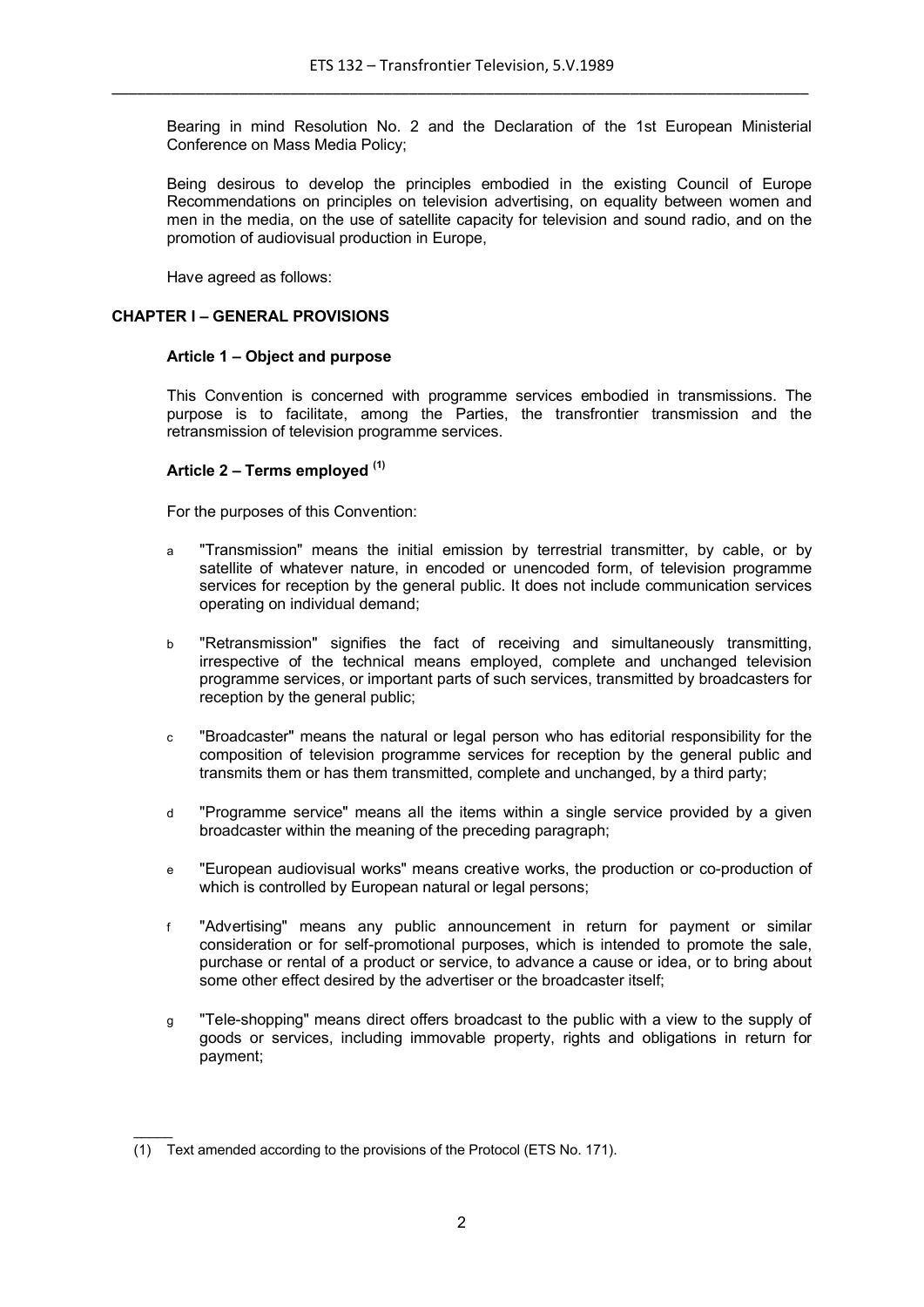h "Sponsorship" means the participation of a natural or legal person, who is not engaged in broadcasting activities or in the production of audiovisual works, in the direct or indirect financing of a programme with a view to promoting the name, trademark, images or activities of that person.

## **Article 3 – Field of application**

This Convention shall apply to any programme service transmitted or retransmitted by entities or by technical means within the jurisdiction of a Party, whether by cable, terrestrial transmitter or satellite, and which can be received, directly or indirectly, in one or more other Parties.

#### **Article 4 – Freedom of reception and retransmission**

The Parties shall ensure freedom of expression and information in accordance with Article 10 of the Convention for the Protection of Human Rights and Fundamental Freedoms and they shall guarantee freedom of reception and shall not restrict the retransmission on their territories of programme services which comply with the terms of this Convention.

## **Article 5 – Duties of the transmitting Parties (1)**

- 1 Each transmitting Party shall ensure that all programme services transmitted by broadcasters within its jurisdiction comply with the terms of this Convention.
- 2 For the purposes of this Convention, a broadcaster within the jurisdiction of a Party is:
	- a broadcaster who is deemed to be established in that Party according to paragraph 3;
	- a broadcaster to whom paragraph 4 applies.
- 3 For the purpose of this Convention, a broadcaster shall be deemed to be established in a Party, hereinafter referred to as "transmitting Party" in the following cases:
	- a the broadcaster has its head office in that Party and the decisions on programme schedules are taken in that Party;
	- b if a broadcaster has its head office in one Party but decisions on programme schedules are taken in another Party, it shall be deemed to be established in the Party where a significant part of the workforce involved in the pursuit of the television broadcasting activity operates; if a significant part of the workforce involved in the pursuit of the television broadcasting activity operates in each of those Parties, the broadcaster shall be deemed to be established in the Party where it has its head office; if a significant part of the workforce involved in the pursuit of the television broadcasting activity operates in neither of those Parties, the broadcaster shall be deemed to be established in the Party where it first began broadcasting in accordance with the system of law of that Party, provided that it maintains a stable and effective link with the economy of that Party;
	- c if a broadcaster has its head office in a Party but decisions on programme schedules are taken in a State which is not Party to this Convention, or vice-versa, it shall be deemed to be established in the Party concerned, provided that a significant part of the workforce involved in the pursuit of the television broadcasting activity operates in that Party;

 $\overline{\phantom{a}}$ 

<sup>(1)</sup> Text amended according to the provisions of the Protocol (ETS No. 171).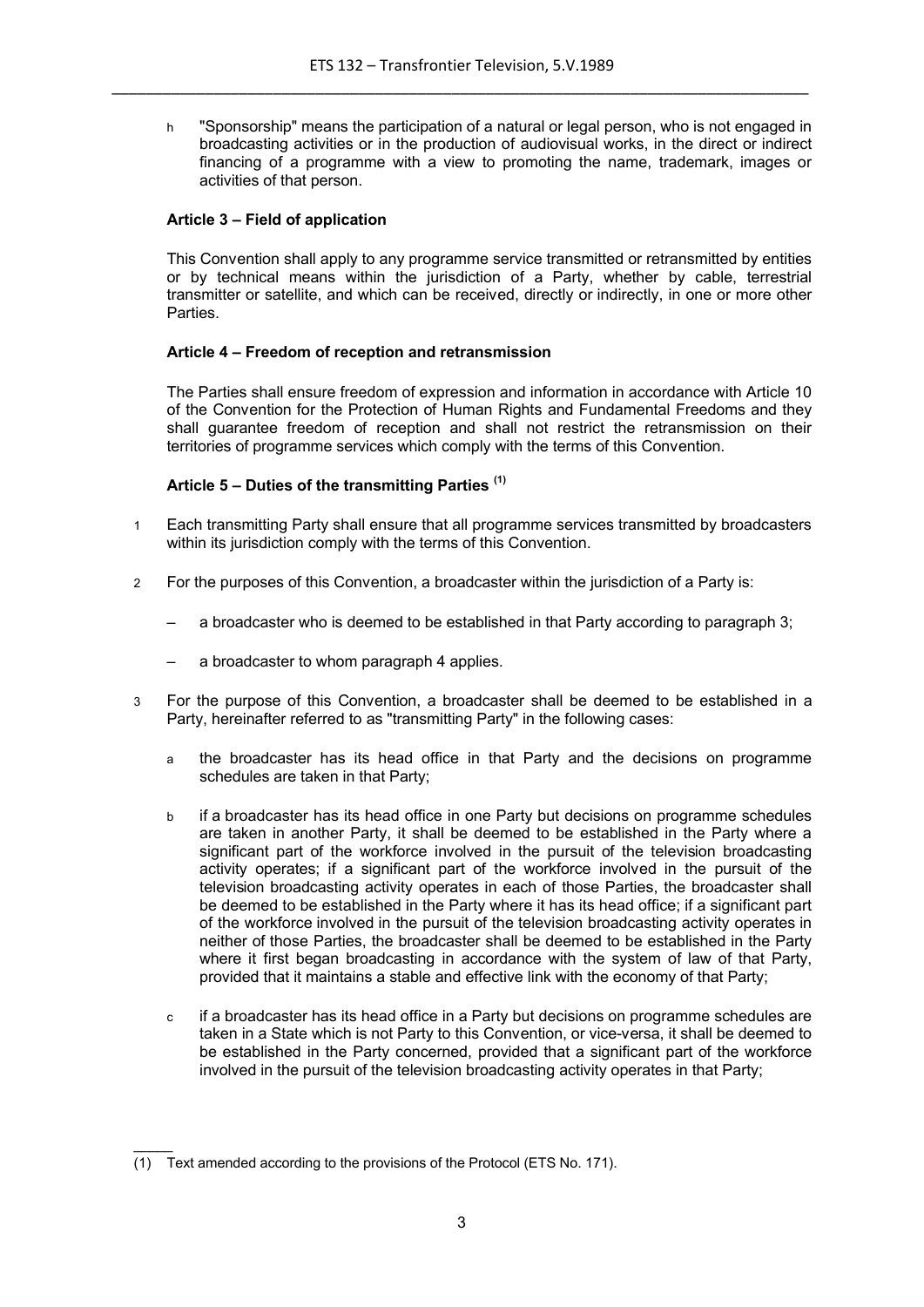- d if, when applying the criteria of paragraph 3 of Article 2 of Directive 97/36/EC of the European Parliament and of the Council of 19 June 1997 amending Council Directive 89/552/EEC on the co-ordination of certain provisions laid down by law, regulation or administrative action in member States concerning the pursuit of television broadcasting activities, a broadcaster is deemed to be established in a member State of the European Community, that broadcaster shall also be deemed to be established in that State for the purposes of this Convention.
- 4 A broadcaster to whom the provisions of paragraph 3 are not applicable is deemed to be within the jurisdiction of a Party, so-called transmitting Party, in the following cases:
	- a it uses a frequency granted by that Party;
	- b although it does not use a frequency granted by a Party it does use a satellite capacity appertaining to that Party;
	- c although it uses neither a frequency granted by a Party nor a satellite capacity appertaining to a Party it does use a satellite up-link situated in that Party.
- 5 If the transmitting Party cannot be determined according to paragraph 4, the Standing Committee shall consider this issue according to Article 21, paragraph 1a, of this Convention, in order to determine this Party.
- 6 This Convention shall not apply to television broadcasts intended exclusively for reception in States which are not Party to this Convention, and which are not received directly or indirectly by the public in one or more Parties.

## **Article 6 – Provision of information**

- 1 The responsibilities of the broadcaster shall be clearly and adequately specified in the authorisation issued by, or contract concluded with, the competent authority of each Party, or by any other legal measure.
- 2 Information about the broadcaster shall be made available, upon request, by the competent authority of transmitting Party. Such information shall include, as a minimum, the name or denomination, seat and status of the broadcaster, the name of the legal representative, the composition of the capital, the nature, purpose and mode of financing of the programme service the broadcaster is providing or intends providing.

## **CHAPTER II – PROGRAMMING MATTERS**

#### **Article 7 – Responsibilities of the broadcaster**

1 All items of programme services, as concerns their presentation and content, shall respect the dignity of the human being and the fundamental rights of others.

In particular, they shall not:

- a be indecent and in particular contain pornography;
- b give undue prominence to violence or be likely to incite to racial hatred.
- 2 All items of programme services which are likely to impair the physical, mental or moral development of children and adolescents shall not be scheduled when, because of the time of transmission and reception, they are likely to watch them.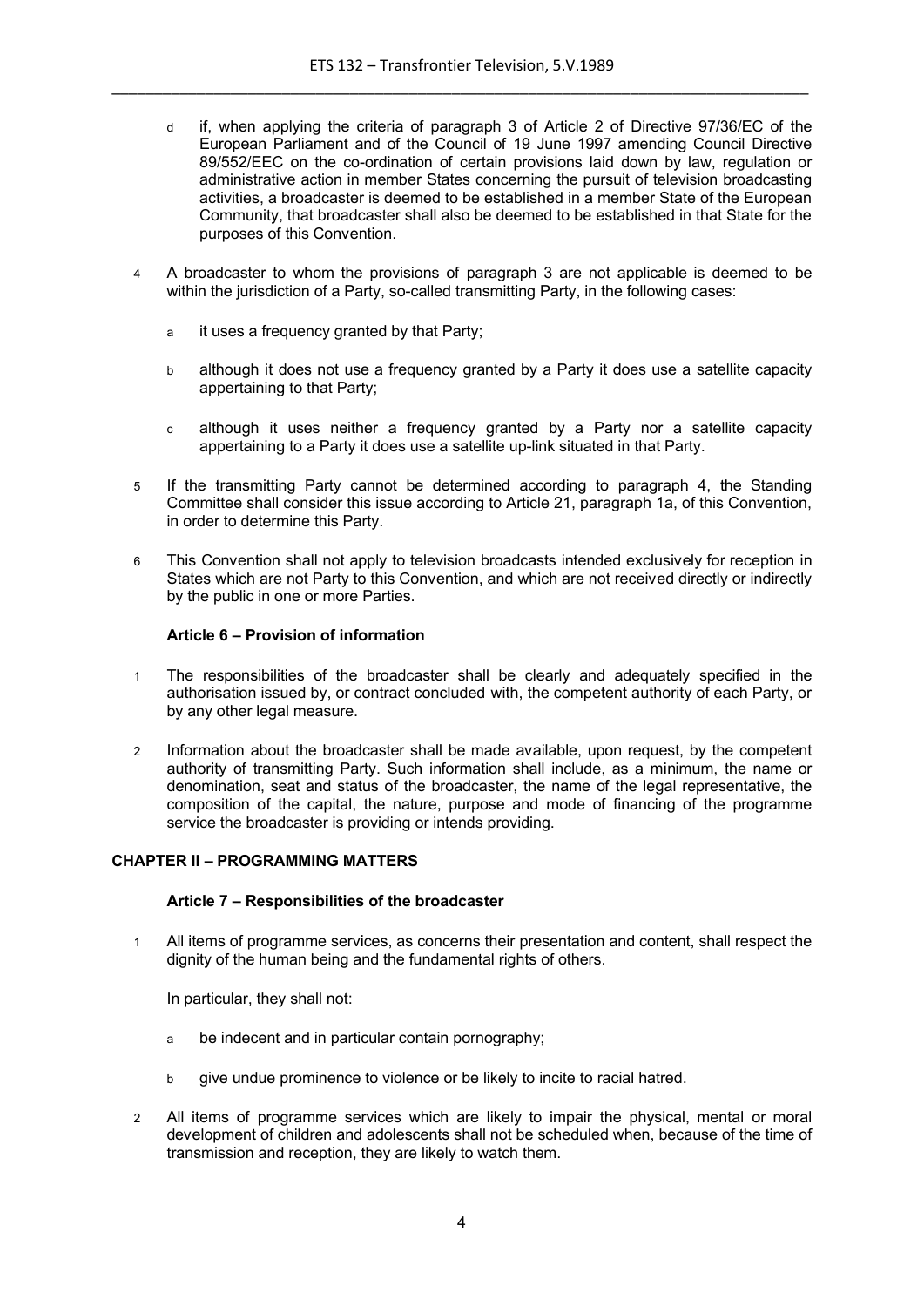3 The broadcaster shall ensure that news fairly presents facts and events and encourages the free formation of opinions.

# **Article 8 – Right of reply (1)**

- 1 Each transmitting Party shall ensure that every natural or legal person, regardless of nationality or place of residence, shall have the opportunity to exercise a right of reply or to seek other comparable legal or administrative remedies relating to programmes transmitted by a broadcaster within its jurisdiction, within the meaning of Article 5. In particular, it shall ensure that timing and other arrangements for the exercise of the right of reply are such that this right can be effectively exercised. The effective exercise of this right or other comparable legal or administrative remedies shall be ensured both as regards the timing and the modalities.
- 2 For this purpose, the name of the programme service or of the broadcaster responsible for this programme service shall be identified in the programme service itself, at regular intervals by appropriate means.

## **Article 9 – Access of the public to information (1)**

Each Party shall examine and, where necessary, take legal measures such as introducing the right to short reporting on events of high interest for the public to avoid the right of the public to information being undermined due to the exercise by a broadcaster within its jurisdiction of exclusive rights for the transmission or retransmission, within the meaning of Article 3, of such an event.

## **Article 9bis – Access of the public to events of major importance (2)**

- 1 Each Party retains the right to take measures to ensure that a broadcaster within its jurisdiction does not broadcast on an exclusive basis events which are regarded by that Party as being of major importance for society in such a way as to deprive a substantial proportion of the public in that Party of the possibility of following such events by live coverage or deferred coverage on free television. If it does so, the Party concerned may have recourse to the drafting of a list of designated events which it considers to be of major importance for society.
- 2 Parties shall ensure by appropriate means, respecting the legal guarantees granted by the Convention for the Protection of Human Rights and Fundamental Freedoms as well as, where appropriate, the national constitution, that a broadcaster within their jurisdiction does not exercise the exclusive rights purchased by that broadcaster following the date of entry into force of the Protocol amending the European Convention on Transfrontier Television in such a way that a substantial proportion of the public in another Party is deprived of the possibility of following events which are designated by that other Party, via whole or partial live coverage or where necessary or appropriate for objective reasons in the public interest, whole or partial deferred coverage on free television as determined by that other Party under paragraph 1, respecting the following requirements:
	- a the Party implementing the legal measures referred to in paragraph 1 shall draw up a list of national or non-national events which are considered by that Party as being of major importance for society;
	- b the Party shall do so in a clear and transparent manner in due and effective time;

<sup>(1)</sup> Text amended according to the provisions of the Protocol (ETS No. 171).

<sup>(2)</sup> Article added according to the provisions of the Protocol (ETS No. 171).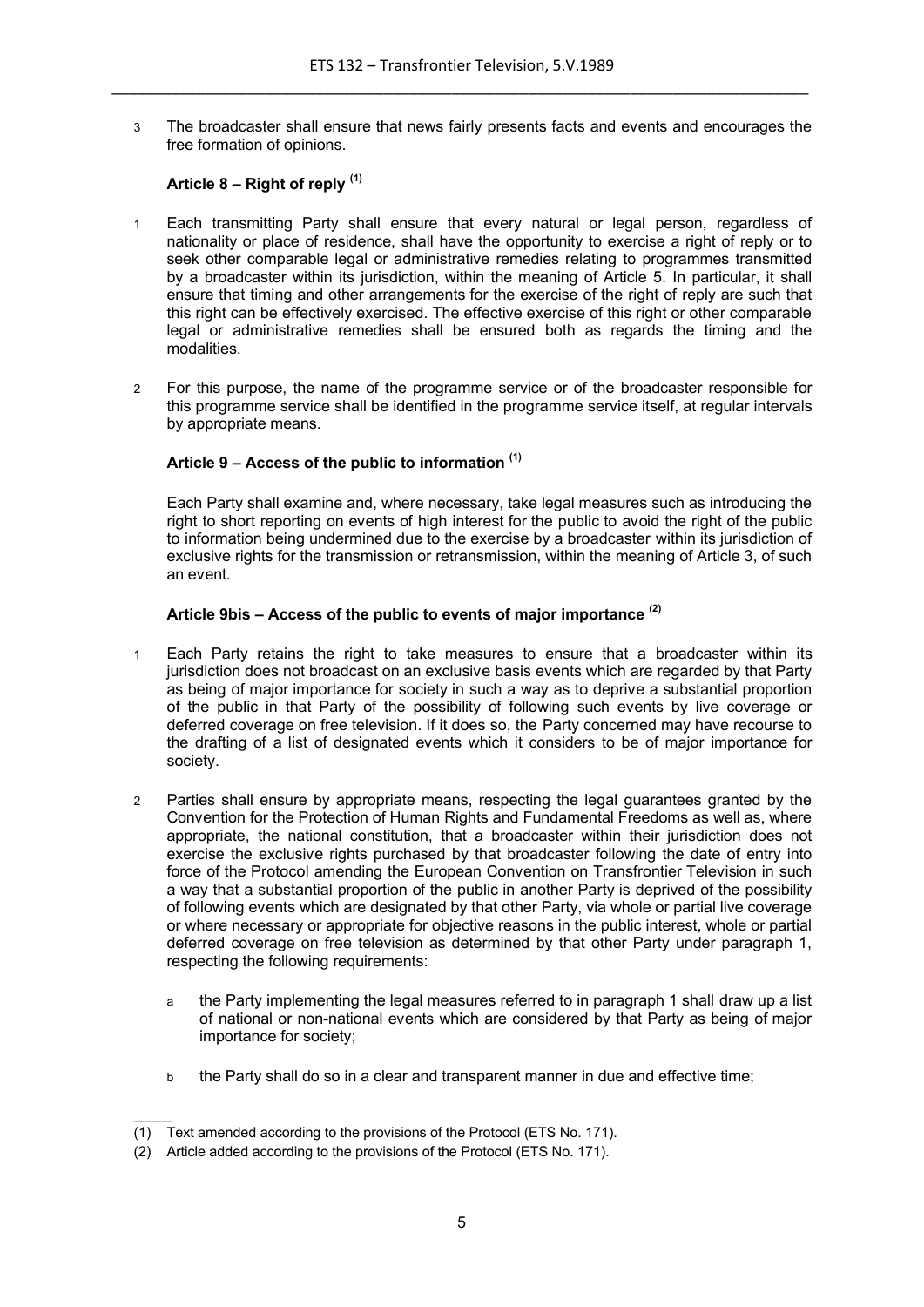- c the Party shall determine whether these events shall be available via whole or partial live coverage, or where necessary or appropriate for objective reasons in the public interest, whole or partial deferred coverage;
- d the measures taken by the Party drawing up the list shall be proportionate and as detailed as necessary to enable other Parties to take measures referred to in this paragraph;
- e the Party drawing up the list shall notify the list and the corresponding legal measures to the Standing Committee, the time limit for which shall be fixed by the Standing Committee;
- f the measures taken by the Party drawing up the list shall be within the limitations of the guidelines of the Standing Committee referred to in paragraph 3 and the Standing Committee must have given a positive opinion on the measures.

Measures based on this paragraph shall apply only to those events published by the Standing Committee in the annual list referred to in paragraph 3 and to those exclusive rights purchased after the entry into force of the amending Protocol.

- 3 Once a year the Standing Committee shall:
	- a publish a consolidated list of the enlisted events and corresponding legal measures notified by Parties in accordance with paragraph 2e;
	- b draw up guidelines to be adopted by a majority of three quarters of the members in addition to the requirements listed up in paragraph 2a to e in order to avoid differences between the implementation of this article and that of corresponding European Community provisions.

## **Article 10 – Cultural objectives (1)**

- 1 Each transmitting Party shall ensure, where practicable and by appropriate means, that a broadcaster within its jurisdiction reserves for European works a majority proportion of its transmission time, excluding the time appointed to news, sports events, games, advertising, teletext services and tele-shopping. This proportion, having regard to the broadcaster's informational, educational, cultural and entertainment responsibilities to its viewing public, should be achieved progressively, on the basis of suitable criteria.
- 2 In case of disagreement between a receiving Party and a transmitting Party on the application of the preceding paragraph, recourse may be had, at the request of one of the Parties, to the Standing Committee with a view to its formulating an advisory opinion on the subject. Such a disagreement shall not be submitted to the arbitration procedure provided for in Article 26.
- 3 The Parties undertake to look together for the most appropriate instruments and procedures to support, without discrimination between broadcasters, the activity and development of European production, particularly in countries with a low audiovisual production capacity or restricted language area.
- 4 The Parties shall ensure that a broadcaster within their jurisdiction does not broadcast cinematographic works outside periods agreed with the rights holders.

 $\overline{\phantom{a}}$ 

<sup>(1)</sup> Text amended according to the provisions of the Protocol (ETS No. 171).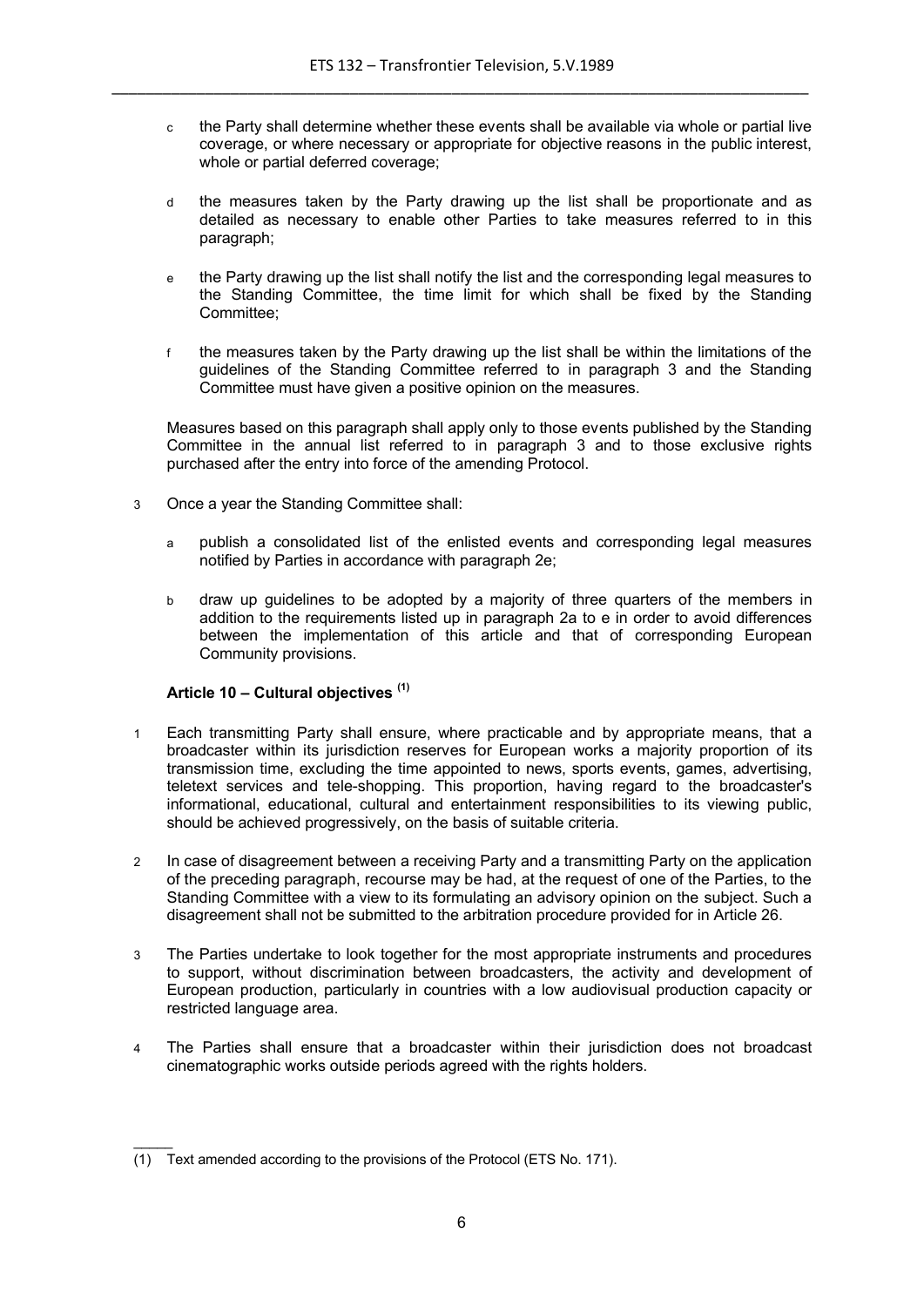## **Article 10bis – Media pluralism (1)**

The Parties, in the spirit of co-operation and mutual assistance which underlies this Convention, shall endeavour to avoid that programme services transmitted or retransmitted by a broadcaster or any other legal or natural persons within their jurisdiction, within the meaning of Article 3, endanger media pluralism.

# **CHAPTER III – ADVERTISING AND TELE-SHOPPING (2)**

## **Article 11 – General standards (3)**

- 1 Advertising and tele-shopping shall be fair and honest.
- 2 Advertising and tele-shopping shall not be misleading and shall not prejudice the interests of consumers.
- 3 Advertising and tele-shopping addressed to or using children shall avoid anything likely to harm their interests and shall have regard to their special susceptibilities.
- 4 Tele-shopping shall not exort minors to contract for the sale or rental of goods and services.
- 5 The advertiser shall not exercise any editorial influence over the content of programmes.

## **Article 12 – Duration (3)**

- 1 The proportion of tele-shopping spots, advertising spots and other forms of advertising, with the exception of tele-shopping windows within the meaning of paragraph 3, shall not exceed 20% of the daily transmission time. The transmission time for advertising spots shall not exceed 15% of the daily transmission time.
- 2 The proportion of advertising spots and tele-shopping spots within a given clock hour shall not exceed 20%.
- 3 Windows devoted to tele-shopping programmes broadcast within programme services which are not exclusively devoted to tele-shopping shall be of a minimum uninterrupted duration of 15 minutes. The maximum number of windows per day shall be eight. Their overall duration shall not exceed three hours per day. They must be clearly identified by optical and acoustic means.
- 4 For the purposes of this article, advertising shall not include:
	- announcements made by the broadcaster in connection with its own programmes and ancillary products directly derived from those programmes;
	- announcements in the public interest and charity appeals broadcast free of charge.

## **Article 13 – Form and presentation (3)**

 $\mathcal{L}$ 

1 Advertising and tele-shopping shall be clearly distinguishable as such and recognisably separate from the other items of the programme service by optical and/or acoustic means. In principle, advertising and tele-shopping spots shall be transmitted in blocks.

<sup>(1)</sup> Article added according to the provisions of the Protocol (ETS No. 171).

<sup>(2)</sup> Heading amended according to the provisions of the Protocol (ETS No. 171).

<sup>(3)</sup> Text amended according to the provisions of the Protocol (ETS No. 171).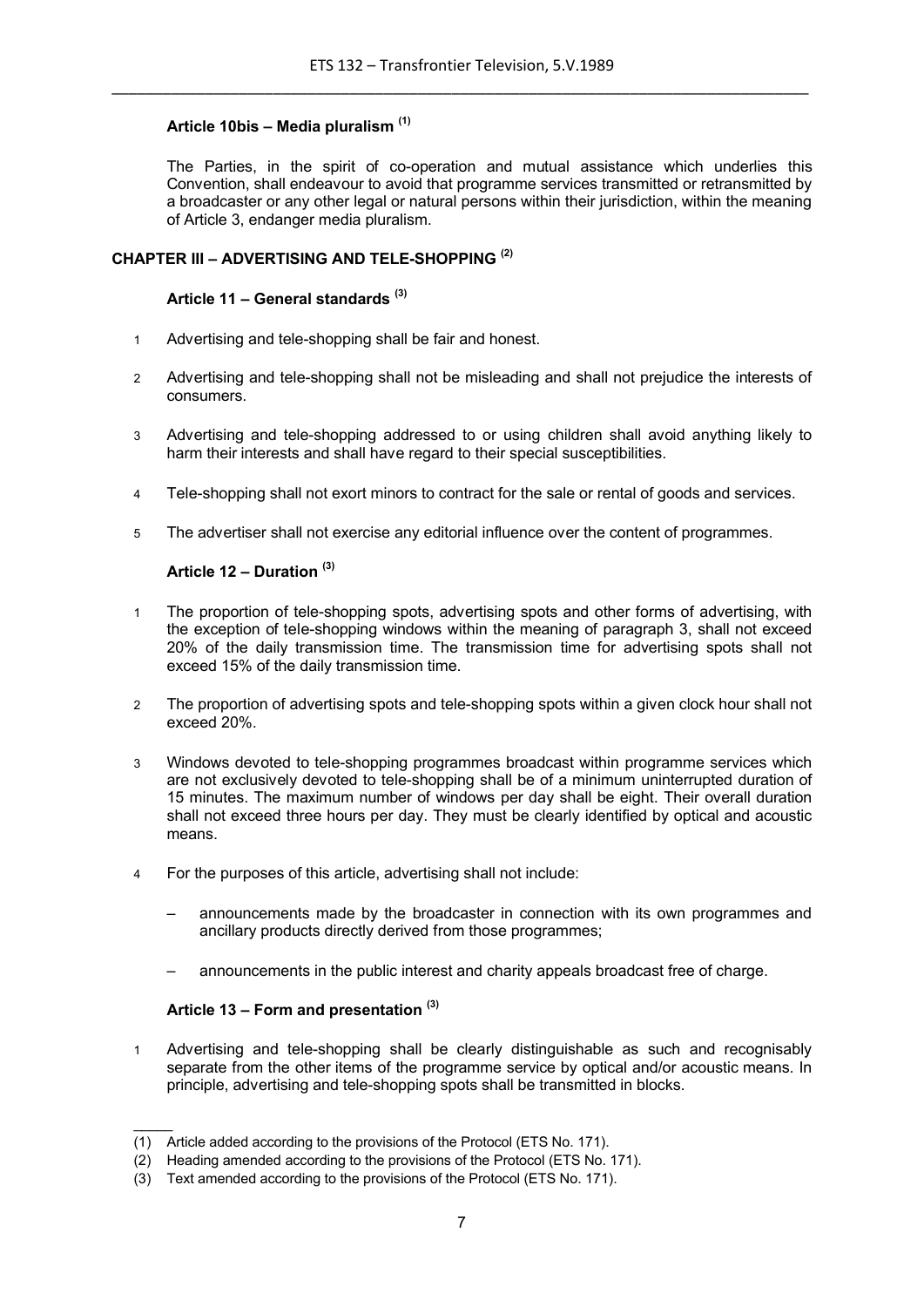- 2 Advertising and tele-shopping shall not use subliminal techniques.
- 3 Surreptitious advertising and tele-shopping shall not be allowed, in particular the presentation of products or services in programmes when it serves advertising purposes.
- 4 Advertising and tele-shopping shall not feature, visually or orally, persons regularly presenting news and current affairs programmes.

## **Article 14 – Insertion of advertising and tele-shopping (1)**

- 1 Advertising and tele-shopping shall be inserted between programmes. Provided the conditions contained in paragraphs 2 to 5 of this article are fulfilled, advertising and teleshopping spots may also be inserted during programmes in such a way that the integrity and value of the programme and the rights of the rights holders are not prejudiced.
- 2 In programmes consisting of autonomous parts, or in sports programmes and similarly structured events and performances comprising intervals, advertising and tele-shopping spots shall only be inserted between the parts or in the intervals.
- 3 The transmission of audiovisual works such as feature films and films made for television (excluding series, serials, light entertainment programmes and documentaries), provided their scheduled duration is more than forty-five minutes, may be interrupted once for each complete period of fourty-five minutes. A further interruption is allowed if their scheduled duration is at least twenty minutes longer than two or more complete periods of fourty-five minutes.
- 4 Where programmes, other than those covered by paragraph 2, are interrupted by advertising or tele-shopping spots, a period of at least twenty minutes should elapse between each successive advertising or tele-shopping break within the programme.
- 5 Advertising and tele-shopping shall not be inserted in any broadcast of a religious service. News and current affairs programmes, documentaries, religious programmes, and children's programmes, when their scheduled duration is less than thirty minutes, shall not be interrupted by advertising or tele-shopping. If their scheduled duration is thirty minutes or longer, the provisions of the previous paragraphs shall apply.

## **Article 15 – Advertising and tele-shopping of particular products (2), (1)**

- 1 Advertising and tele-shopping for tobacco products shall not be allowed.
- 2 Advertising and tele-shopping for alcoholic beverages of all varieties shall comply with the following rules:
	- a they shall not be addressed particularly to minors and no one associated with the consumption of alcoholic beverage in advertising or tele-shopping should seem to be a minor;
	- b they shall not link the consumption of alcohol to physical performance or driving;
	- c they shall not claim that alcohol has therapeutic qualities or that it is a stimulant, a sedative or a means of resolving personal problems;

<sup>(1)</sup> Text amended according to the provisions of the Protocol (ETS No. 171).

<sup>(2)</sup> Heading amended according to the provisions of the Protocol (ETS No. 171).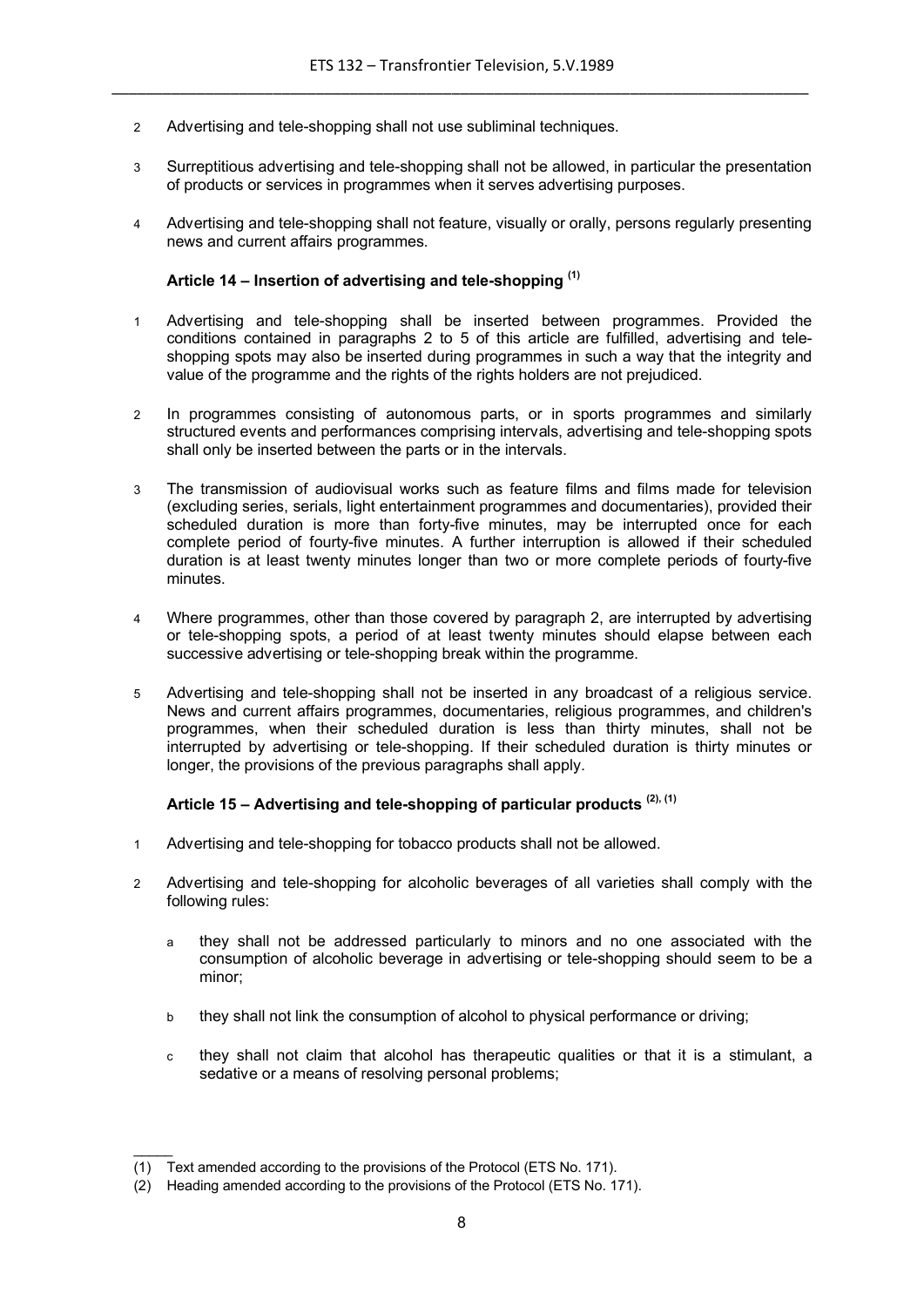- d they shall not encourage immoderate consumption of alcohol or present abstinence or moderation in a negative light;
- e they shall not place undue emphasis on the alcoholic content of beverages.
- 3 Advertising for medicines and medical treatment which are only available on medical prescription in the transmitting Party shall not be allowed.
- 4 Advertising for all other medicines and medical treatment shall be clearly distinguishable as such, honest, truthful and subject to verification and shall comply with the requirement of protection of the individual from harm.
- 5 Tele-shopping for medicines and medical treatment shall not be allowed.

## **Article 16 – Advertising and tele-shopping directed specifically at a single Party (1)**

- 1 In order to avoid distortions in competition and endangering the television system of a Party, advertising and tele-shopping which are specifically and with some frequency directed to audiences in a single Party other than the transmitting Party shall not circumvent the television advertising and tele-shopping rules in that particular Party.
- 2 The provisions of the preceding paragraph shall not apply where:
	- a the rules concerned establish a discrimination between advertising and tele-shopping transmitted by a broadcaster within the jurisdiction of that Party and advertising and teleshopping transmitted by a broadcaster or any other legal or natural person within the jurisdiction of another Party, or
	- b the Parties concerned have concluded bilateral or multilateral agreements in this area.

## **CHAPTER IV – SPONSORSHIP**

 $\frac{1}{2}$ 

## **Article 17 – General standards**

- 1 When a programme or series of programmes is sponsored in whole or in part, it shall clearly be identified as such by appropriate credits at the beginning and/or end of the programme.
- 2 The content and scheduling of sponsored programmes may in no circumstances be influenced by the sponsor in such a way as to affect the responsibility and editorial independence of the broadcaster in respect of programmes.
- 3 Sponsored programmes shall not encourage the sale, purchase or rental of the products or services of the sponsor or a third party, in particular by making special promotional references to those products or services in such programmes.

## **Article 18 – Prohibited sponsorship (1)**

1 Programmes may not be sponsored by natural or legal persons whose principal activity is the manufacture or sale of products, or the provision of services, the advertising and teleshopping of which are prohibited by virtue of Article 15.

<sup>(1)</sup> Text amended according to the provisions of the Protocol (ETS No. 171).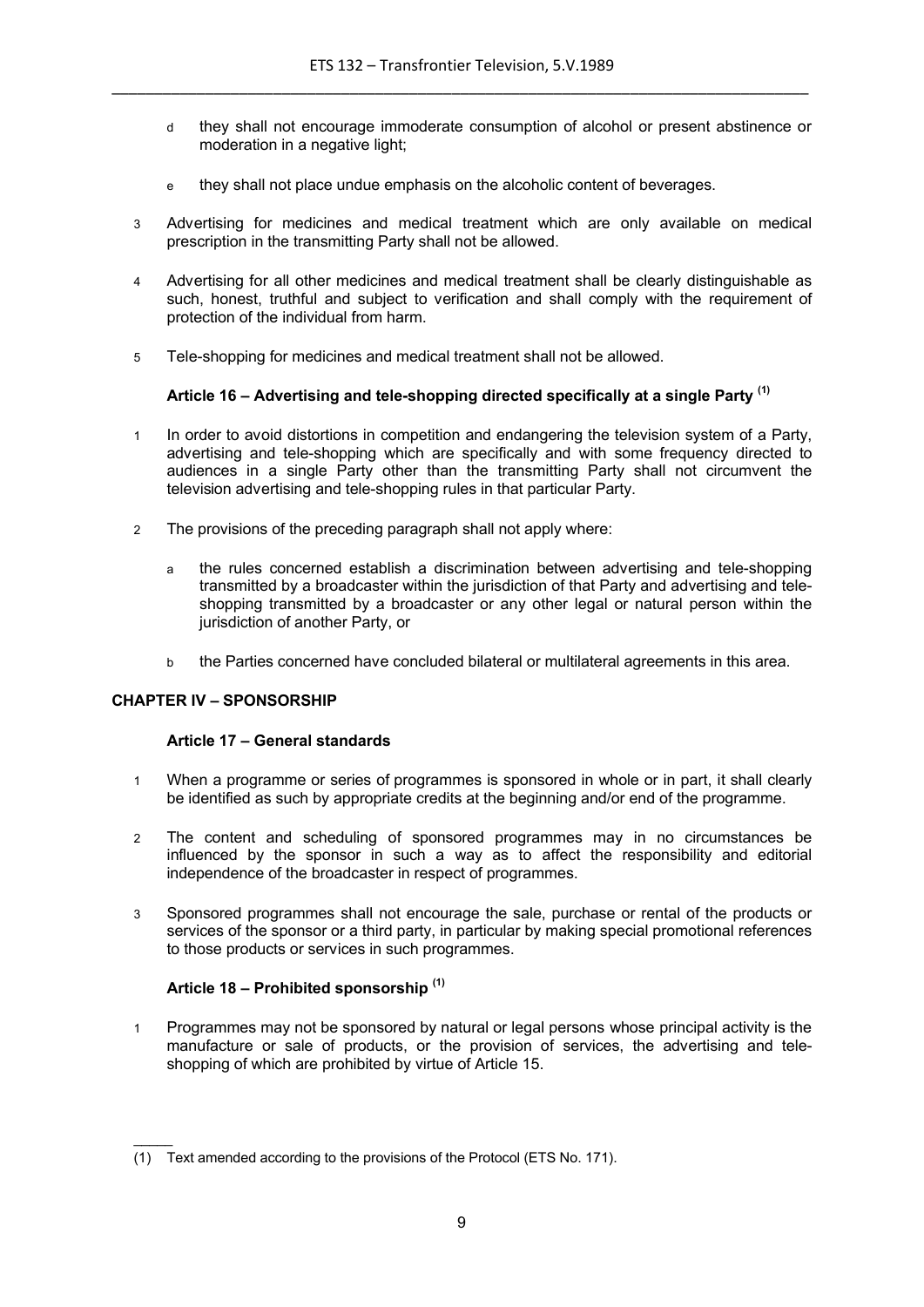- 2 Companies whose activity includes, *inter alia*, the manufacture or sale of medicines and medical treatments may sponsor programmes by promoting the name, trademark, image or activities of the company, to the exclusion of any reference to medicines or specific medical treatment available only on medical prescription in the transmitting Party.
- 3 Sponsorship of news and current affairs programmes shall not be allowed.

### **CHAPTER IVbis – PROGRAMME SERVICES DEVOTED EXCLUSIVELY TO SELF-PROMOTION OR TELE-SHOPPING (1)**

### **Article 18bis – Programme services devoted exclusively to self-promotion**

- 1 The provisions of this Convention shall apply *mutatis mutandis* to programme services devoted exclusively to self-promotion.
- 2 Other forms of advertising shall be allowed on such services within the limits established by Article 12, paragraphes 1 and 2.

#### **Article 18ter: Programme services devoted exclusively to tele-shopping**

- 1 The provisions of this Convention shall apply *mutatis mutandis* to programme services devoted exclusively to tele-shopping.
- 2 Advertising shall be allowed on such services within the limits established in Article 12, paragraph 1. Article 12, paragraph 2, shall not apply.

### **CHAPTER V – MUTUAL ASSISTANCE**

#### **Article 19 – Co-operation between the Parties**

- 1 The Parties undertake to render each other mutual assistance in order to implement this Convention.
- 2 For that purpose:

- a each Contracting State shall designate one or more authorities, the name and address of each of which it shall communicate to the Secretary General of the Council of Europe at the time of deposit of its instrument of ratification, acceptance, approval or accession;
- b each Contracting State which has designated more than one authority shall specify in its communication under sub-paragraph a. the competence of each authority.
- 3 An authority designated by a Party shall:
	- a furnish the information foreseen under Article 6, paragraph 2, of this Convention;
	- b furnish information at the request of an authority designated by another Party on the domestic law and practices in the fields covered by this Convention;
	- c co-operate with the authorities designated by the other Parties whenever useful, and notably where this would enhance the effectiveness of measures taken in implementation of this Convention;

<sup>(1)</sup> Chapter added according to the provisions of the Protocol (ETS No. 171).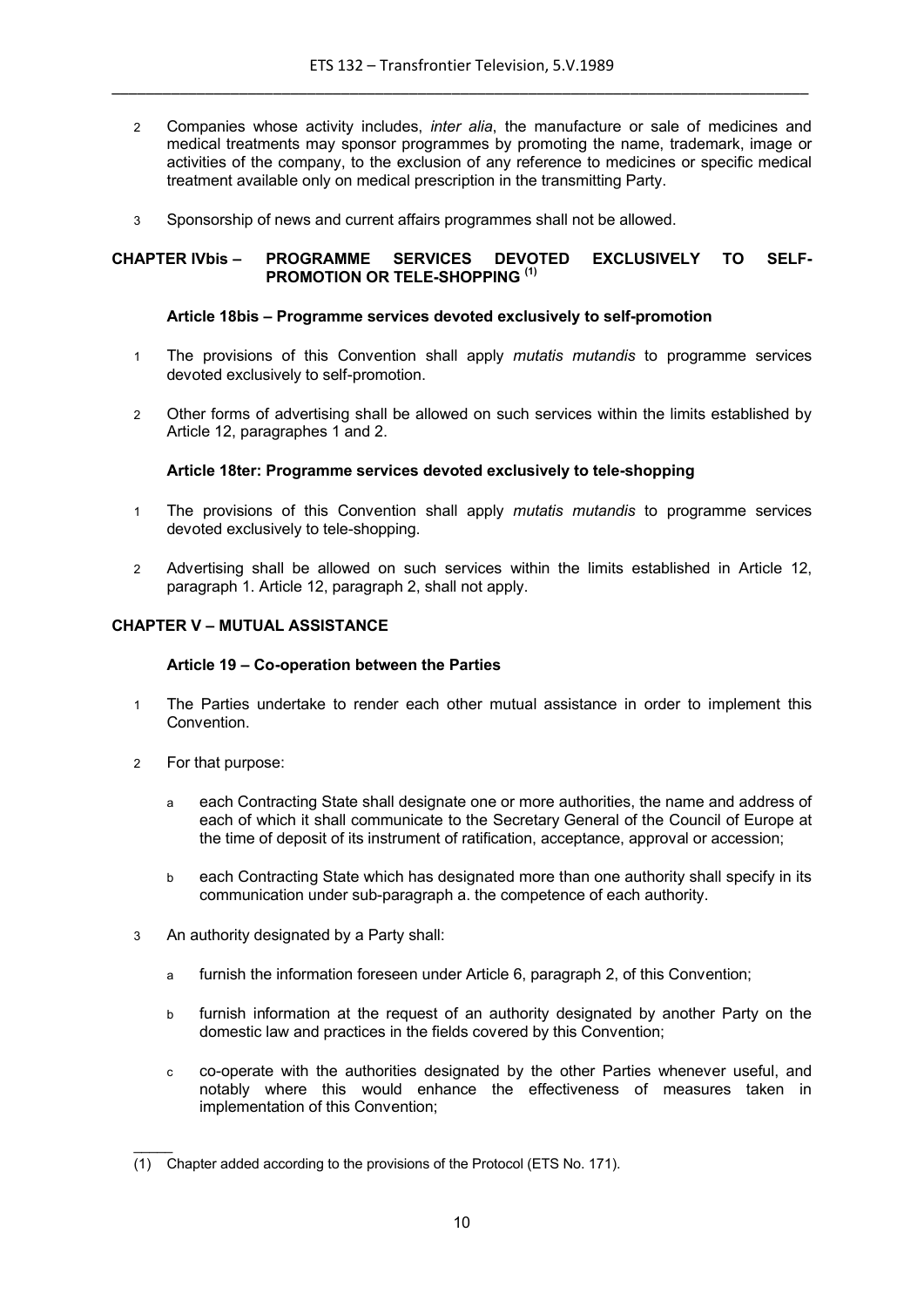d consider any difficulty arising from the application of this Convention which is brought to its attention by an authority designated by another Party.

# **CHAPTER VI – STANDING COMMITTEE**

## **Article 20 – Standing Committee (1)**

- 1 For the purposes of this Convention, a Standing Committee shall be set up.
- 2 Each Party may be represented on the Standing Committee by one or more delegates. Each delegation shall have one vote. Within the areas of its competence, the European Community shall exercise its right to vote with a number of votes equal to the number of its member States which are Parties to this Convention; the European Community shall not exercise its right to vote in cases where the member States concerned exercise theirs, and conversely.
- 3 Any State referred to in Article 29, paragraph 1, which is not a Party to this Convention may be represented on the Standing Committee by an observer.
- 4 The Standing Committee may seek the advice of experts in order to discharge its functions. It may, on its own initiative or at the request of the body concerned, invite any international or national, governmental or non-governmental body technically qualified in the fields covered by this Convention to be represented by an observer at one or part of one of its meetings.
- 5 The Standing Committee shall be convened by the Secretary General of the Council of Europe. Its first meeting shall be held within six months of the date of entry into force of the Convention. It shall subsequently meet whenever one-third of the Parties or the Committee of Ministers of the Council of Europe so requests, or on the initiative of the Secretary General of the Council of Europe in accordance with the provisions of Article 23, paragraph 2, or at the request of one or more Parties in accordance with the provisions of Articles 21, subparagraph c, and 25, paragraph 2.
- 6 A majority of the Parties shall constitute a quorum for holding a meeting of the Standing Committee.
- 7 Subject to the provisions of Article 9bis, paragraph 3b, and Article 23, paragraph 3, the decisions of the Standing Committee shall be taken by a majority of three-quarters of the members present.
- 8 Subject to the provisions of this Convention, the Standing Committee shall draw up its own Rules of Procedure.

# **Article 21 – Functions of the Standing Committee (1)**

- 1 The Standing Committee shall be responsible for following the application of this Convention. It may:
	- a make recommendations to the Parties concerning the application of the Convention;
	- b suggest any necessary modifications of the Convention and examine those proposed in accordance with the provisions of Article 23;
	- c examine, at the request of one or more Parties, questions concerning the interpretation of the Convention;

<sup>(1)</sup> Text amended according to the provisions of the Protocol (ETS No. 171).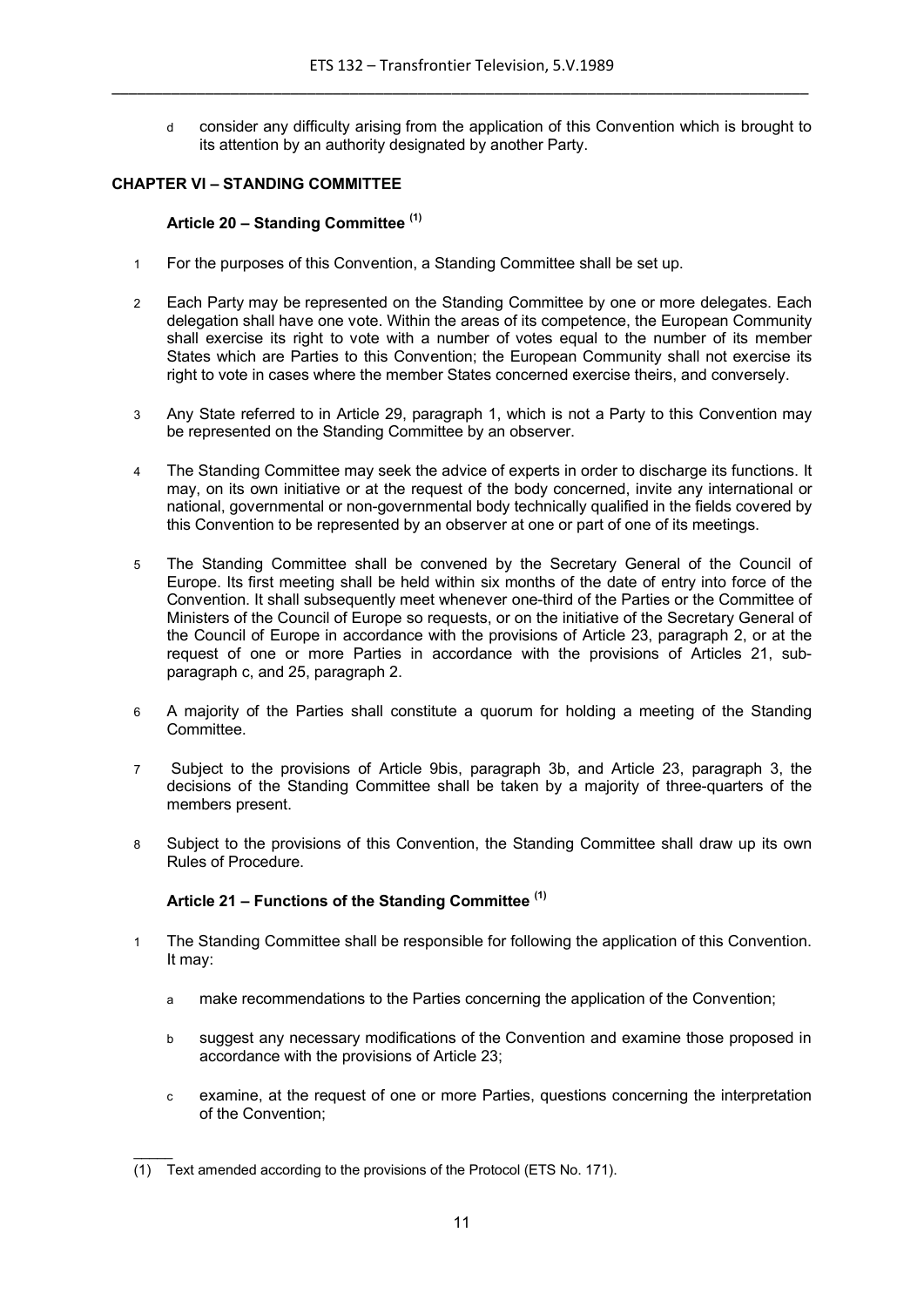- d use its best endeavours to secure a friendly settlement of any difficulty referred to it in accordance with the provisions of Article 25;
- e make recommendations to the Committee of Ministers concerning States other than those referred to in Article 29, paragraph 1, to be invited to accede to this Convention.
- f give opinions on abuse of rights under Article 24bis, paragraph 2c.
- 2 In addition, the Standing Committee shall:
	- a draw up the guidelines referred to in Article 9bis, paragraph 3b, in order to avoid differences between the implementation of the rules of this Convention concerning access of the public to events of major importance for society and that of corresponding European Community provisions;
	- b give an opinion on the measures taken by Parties which have drawn up a list of national or non-national events which are considered by those Parties as being of major importance for society in accordance with Article 9bis, paragraph 2;
	- c publish once a year a consolidated list of the enlisted events and corresponding measures notified by Parties in accordance with Article 9bis, paragraph 2e.

#### **Article 22 – Reports of the Standing Committee**

After each meeting, the Standing Committee shall forward to the Parties and the Committee of Ministers of the Council of Europe a report on its discussions and any decisions taken.

#### **CHAPTER VII – AMENDMENTS**

 $\mathcal{L}$ 

## **Article 23 – Amendments (1)**

- 1 Any Party may propose amendments to this Convention.
- 2 Any proposal for amendment shall be notified to the Secretary General of the Council of Europe who shall communicate it to the member States of the Council of Europe, to the other States party to the European Cultural Convention, to the European Community and to any non-member State which has acceded to, or has been invited to accede to this Convention in accordance with the provisions of Article 30. The Secretary General of the Council of Europe shall convene a meeting of the Standing Committee at the earliest two months following the communication of the proposal.
- 3 The Standing Committee shall examine any amendment proposed and shall submit the text adopted by a majority of three-quarters of the members of the Standing Committee to the Committee of Ministers for approval. After its approval, the text shall be forwarded to the Parties for acceptance.
- 4 Any amendment shall enter into force on the thirtieth day after all the Parties have informed the Secretary General of their acceptance thereof.

<sup>(1)</sup> Text amended according to the provisions of the Protocol (ETS No. 171).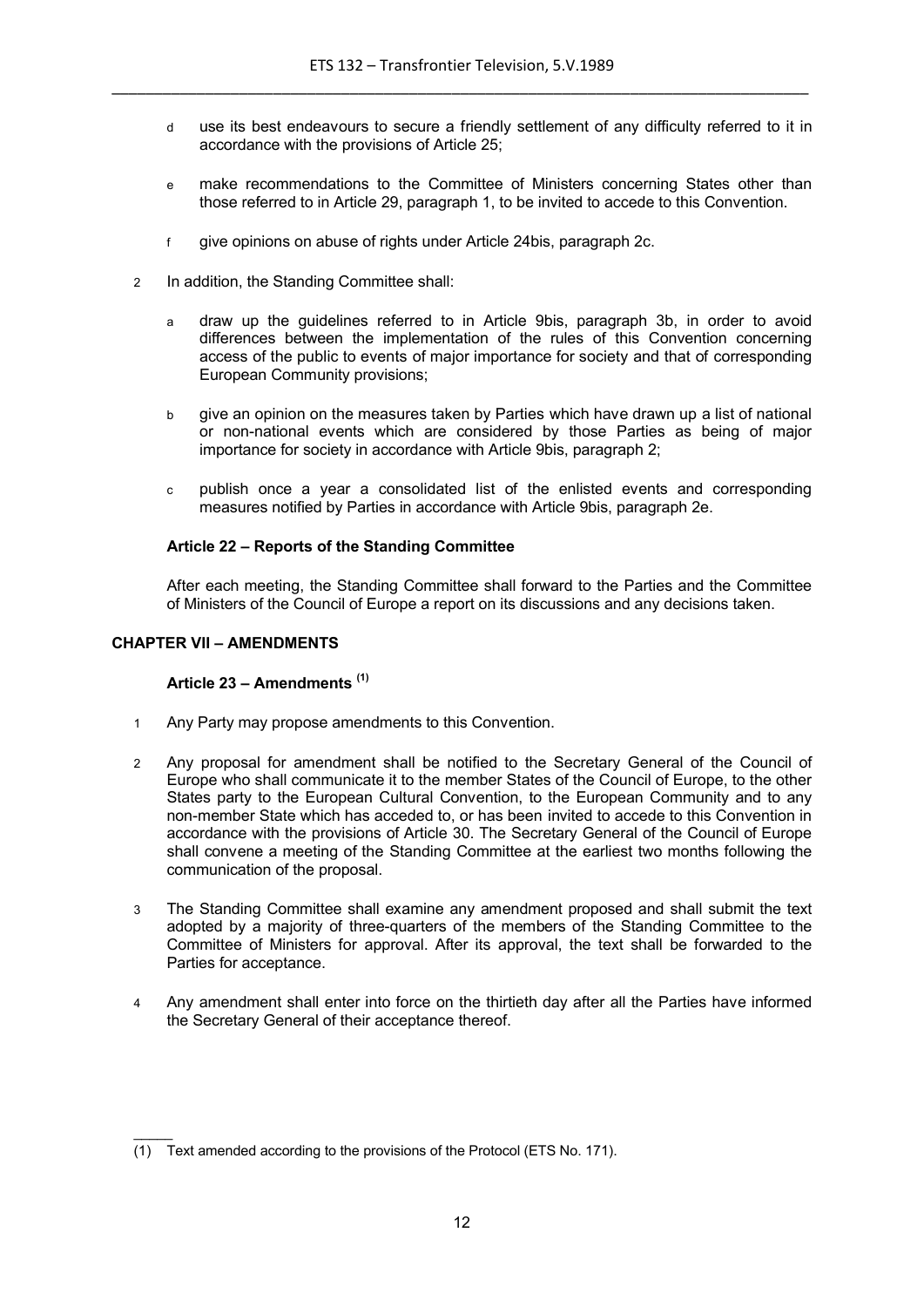- 5 However, the Committee of Ministers may, after consulting the Standing Committee, decide that a particular amendment shall enter into force following the expiry of a period of two years after the date on which it has been opened to acceptance, unless a Party has notified the Secretary General of the Council of Europe of an objection to its entry into force. Should such an objection be notified, the amendment shall enter into force on the first day of the month following the date on which the Party to the Convention which has notified the objection has deposited its instrument of acceptance with the Secretary General of the Council of Europe.
- 6 If an amendment has been approved by the Committee of Ministers, but has not yet entered into force in accordance with paragraphs 4 or 5, a State or the European Community may not express their consent to be bound by the Convention without accepting at the same time the amendment.

## **CHAPTER VIII – ALLEGED VIOLATIONS OF THIS CONVENTION**

## **Article 24 – Alleged violations of this Convention**

- 1 When a Party finds a violation of this Convention, it shall communicate to the transmitting Party the alleged violation and the two Parties shall endeavour to overcome the difficulty on the basis of the provisions of Articles 19, 25 and 26.
- 2 If the alleged violation is of a manifest, serious and grave nature which raises important public issues and concerns Articles 7, paragraphs 1 or 2, 12, 13, paragraph 1, first sentence, 14 or 15, paragraphs 1 or 3, and if it persists within two weeks following the communication, the receiving Party may suspend provisionally the retransmission of the incriminated programme service.
- 3 In all other cases of alleged violation, with the exception of those provided for in paragraph 4, the receiving Party may suspend provisionally the retransmission of the incriminated programme service eight months following the communication, if the alleged violation persists.
- 4 The provisional suspension of retransmission shall not be allowed in the case of alleged violations of Articles 7, paragraph 3, 8, 9 or 10.

## **Article 24bis – Alleged abuses of rights conferred by this Convention (1)**

- 1 When the programme service of a broadcaster is wholly or principally directed at the territory of a Party other than that which has jurisdiction over the broadcaster (the "receiving Party"), and the broadcaster has established itself with a view to evading the laws in the areas covered by the Convention which would have applied to it had it fallen within the jurisdiction of that other Party, this shall constitute an abuse of rights.
- 2 Where such an abuse is alleged by a Party, the following procedure shall apply:
	- a the Parties concerned shall endeavour to achieve a friendly settlement;
	- b if they fail to do so within three months, the receiving Party shall refer the matter to the Standing Committee;
	- c having heard the views of the Parties concerned, the Standing Committee shall, within six months of the date on which the matter was referred to it, give an opinion on whether an abuse of rights has been committed and shall inform the Parties concerned accordingly.

 $\frac{1}{2}$ 

<sup>(1)</sup> Article added according to the provisions of the Protocol (ETS No. 171).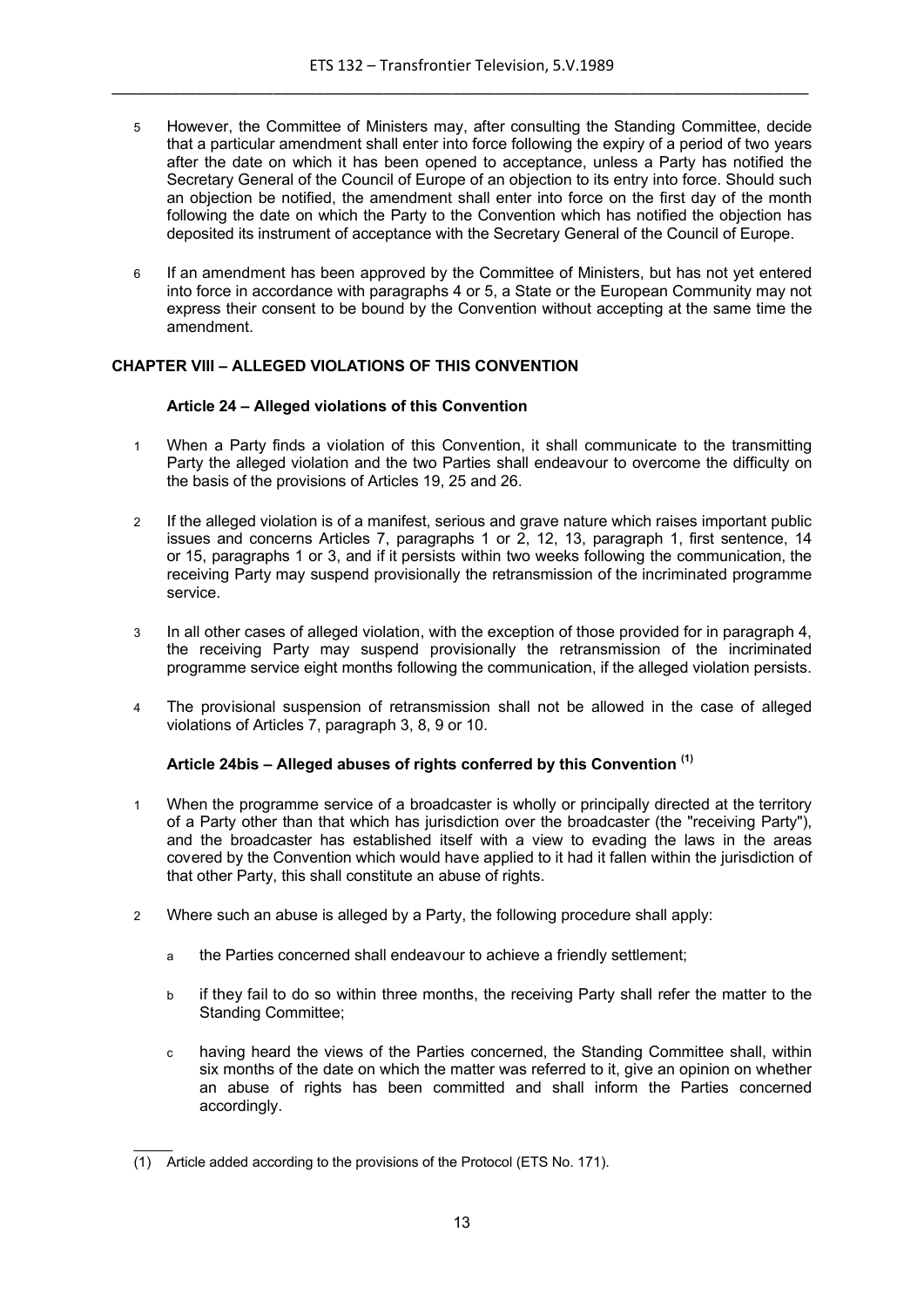- 3 If the Standing Committee has concluded that an abuse of rights has occurred, the Party whose jurisdiction the broadcaster is deemed to be within shall take appropriate measures to remedy the abuse of rights and shall inform the Standing Committee of those measures.
- 4 If the Party whose jurisdiction the broadcaster is deemed to be within has failed to take the measures specified in paragraph 3 within six months, the arbitration procedure set out in Article 26, paragraph 2, and the appendix of the Convention shall be pursued by the Parties concerned.
- 5 A receiving Party shall not take any measures against the programme service concerned until the arbitration procedure has been completed.
- 6 Any measures proposed or taken under this article shall comply with Article 10 of the Convention for the Protection of Human Rights and Fundamental Freedoms.

## **CHAPTER IX – SETTLEMENT OF DISPUTES**

## **Article 25 – Conciliation**

- 1 In case of difficulty arising from the application of this Convention, the parties concerned shall endeavour to achieve a friendly settlement.
- 2 Unless one of the parties concerned objects, the Standing Committee may examine the question, by placing itself at the disposal of the parties concerned in order to reach a satisfactory solution as rapidly as possible and, where appropriate, to formulate an advisory opinion on the subject.
- 3 Each party concerned undertakes to accord the Standing Committee without delay all information and facilities necessary for the discharge of its functions under the preceding paragraph.

## **Article 26 – Arbitration**

 $\overline{\phantom{a}}$ 

- 1 If the parties concerned cannot settle the dispute in accordance with the provisions of Article 25, they may, by common agreement, submit it to arbitration, the procedure of which is provided for in the appendix to this Convention. In the absence of such an agreement within six months following the first request to open the procedure of conciliation, the dispute may be submitted to arbitration at the request of one of the parties.
- 2 Any Party may, at any time, declare that it recognises as compulsory, *ipso facto* and without special agreement in respect of any other Party accepting the same obligation, the application of the arbitration procedure provided for in the appendix to this Convention.

#### **CHAPTER X – OTHER INTERNATIONAL AGREEMENTS AND THE INTERNAL LAW OF THE PARTIES**

## **Article 27 – Other international agreements or arrangements (1)**

1 In their mutual relations, Parties which are members of the European Community shall apply Community rules and shall not therefore apply the rules arising from this Convention except in so far as there is no Community rule governing the particular subject concerned.

<sup>(1)</sup> Text amended according to the provisions of the Protocol (ETS No. 171).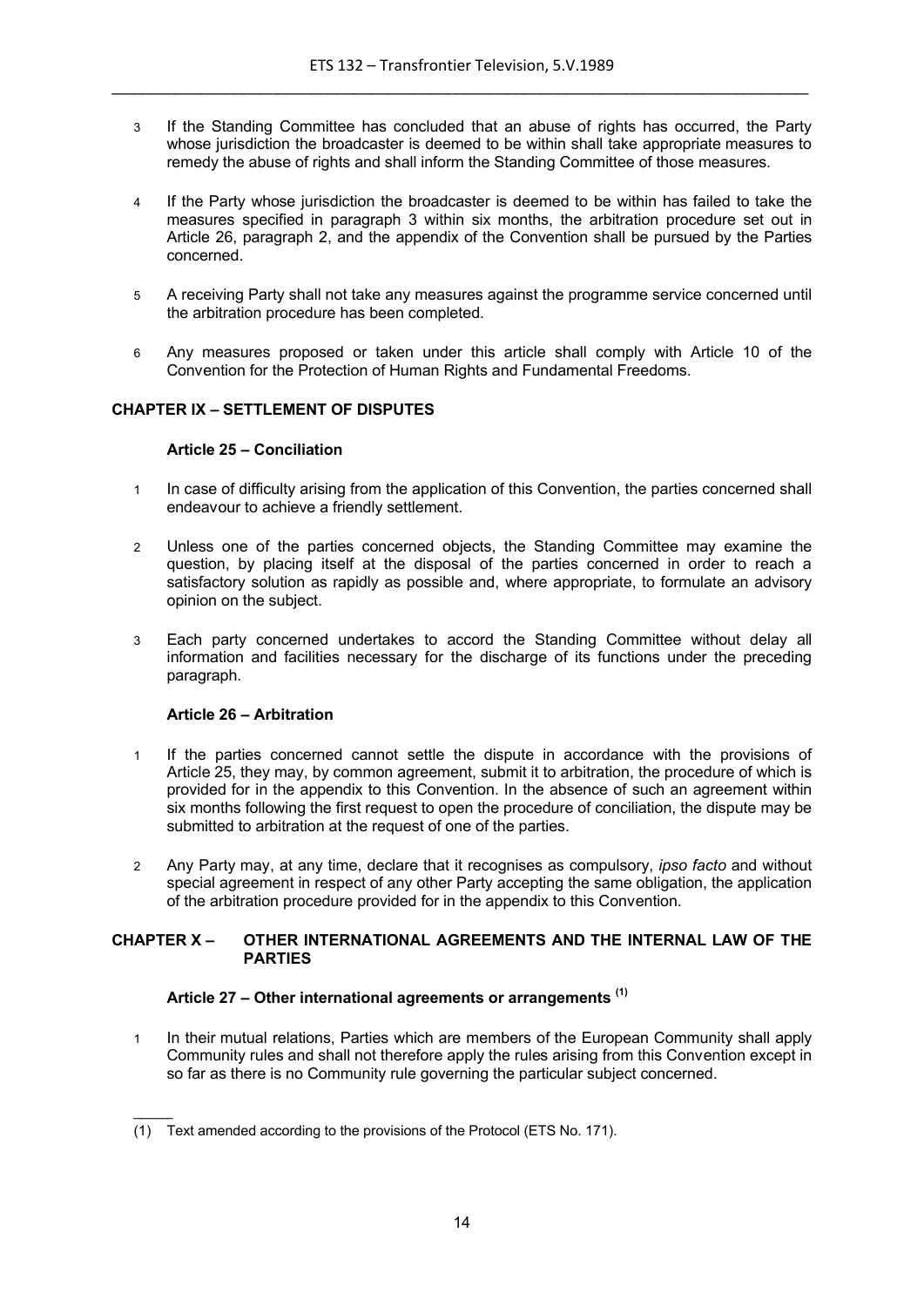- 2 Nothing in this Convention shall prevent the Parties from concluding international agreements completing or developing its provisions or extending their field of application.
- 3 In the case of bilateral agreements, this Convention shall not alter the rights and obligations of Parties which arise from such agreements and which do not affect the enjoyment of other Parties of their rights or the performance of their obligations under this Convention.

## **Article 28 – Relations between the Convention and the internal law of the Parties (1)**

Nothing in this Convention shall prevent the Parties from applying stricter or more detailed rules than those provided for in this Convention to programme services transmitted by a broadcaster deemed to be within their jurisdiction, within the meaning of Article 5.

## **CHAPTER XI – FINAL PROVISIONS**

# **Article 29 – Signature and entry into force (1)**

- 1 This Convention shall be open for signature by the member States of the Council of Europe and the other States party to the European Cultural Convention, and by the European Community. It is subject to ratification, acceptance or approval. Instruments of ratification, acceptance or approval shall be deposited with the Secretary General of the Council of Europe.
- 2 This Convention shall enter into force on the first day of the month following the expiration of a period of three months after the date on which seven States, of which at least five member States of the Council of Europe, have expressed their consent to be bound by the Convention in accordance with the provisions of the preceding paragraph.
- 3 A State may, at the time of signature or at any later date prior to the entry into force of this Convention in respect of that State, declare that it shall apply the Convention provisionally.
- 4 In respect of any State referred to in paragraph 1, or the European Community, which subsequently express their consent to be bound by it, this Convention shall enter into force on the first day of the month following the expiration of a period of three months after the date of deposit of the instrument of ratification, acceptance or approval.

## **Article 30 – Accession by non-member States**

- 1 After the entry into force of this Convention, the Committee of Ministers of the Council of Europe, after consulting the Contracting States may invite any other State to accede to this Convention by a decision taken by the majority provided for in Article 20d. of the Statute of the Council of Europe and by the unanimous vote of the representatives of the Contracting States entitled to sit on the Committee.
- 2 In respect of any acceding State, this Convention shall enter into force on the first day of the month following the expiration of a period of three months after the date of deposit of the instrument of accession with the Secretary General of the Council of Europe.

## **Article 31 – Territorial application**

 $\mathcal{L}$ 

1 Any State may, at the time of signature or when depositing its instrument of ratification, acceptance, approval or accession, specify the territory or territories to which this Convention shall apply.

<sup>(1)</sup> Text amended according to the provisions of the Protocol (ETS No. 171).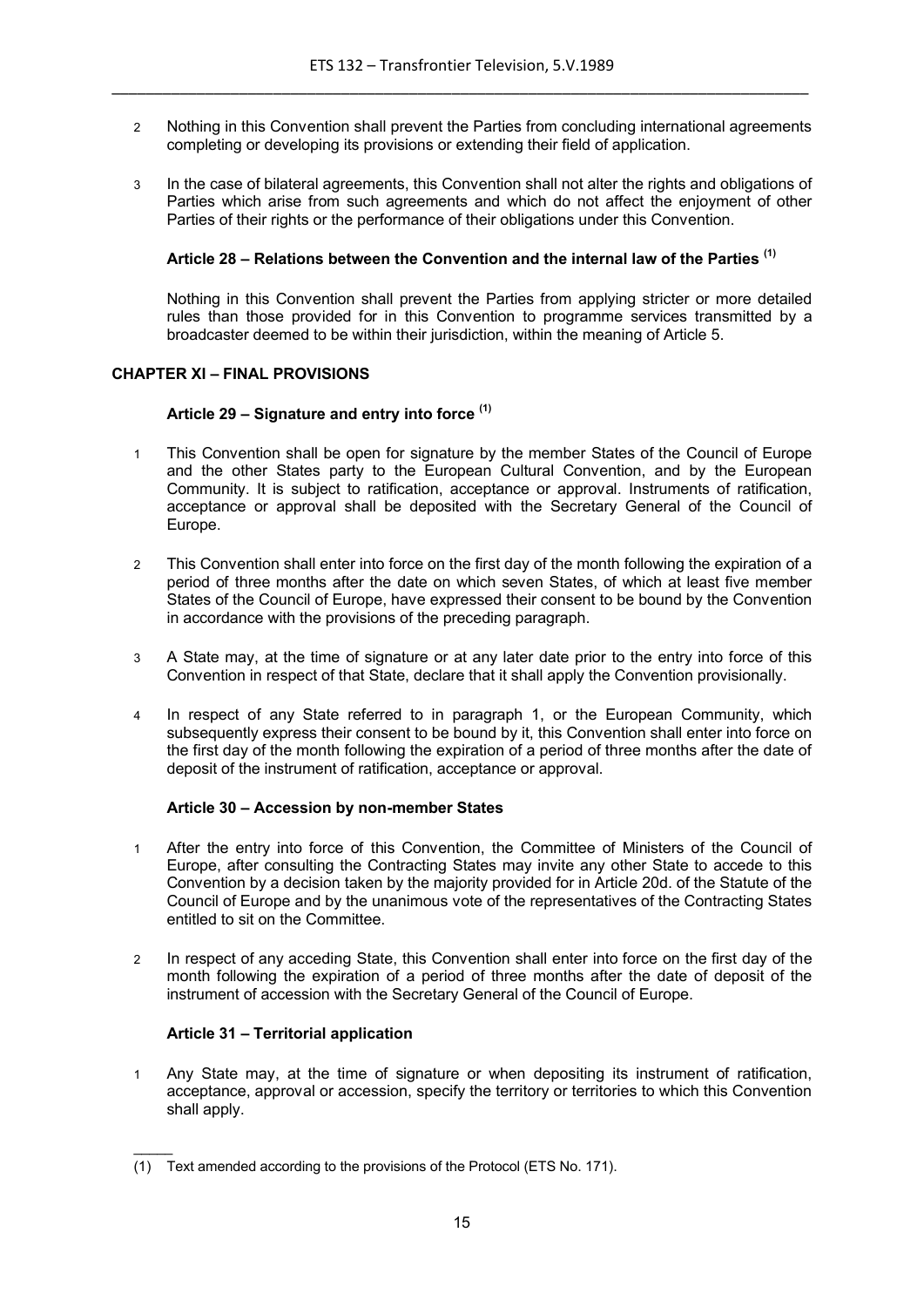- 2 Any State may, at any later date, by a declaration addressed to the Secretary General of the Council of Europe, extend the application of this Convention to any other territory specified in the declaration. In respect of such territory, the Convention shall enter into force on the first day of the month following the expiration of a period of three months after the date of receipt of such declaration by the Secretary General.
- 3 Any declaration made under the two preceding paragraphs may, in respect of any territory specified in such declaration, be withdrawn by a notification addressed to the Secretary General. The withdrawal shall become effective on the first day of the month following the expiration of a period of six months after the date of receipt of such notification by the Secretary General.

## **Article 32 – Reservations (1)**

1 At the time of signature or when depositing its instrument of ratification, acceptance, approval or accession any State may declare that it reserves the right of restrict the retransmission on its territory, solely to the extent that it does not comply with its domestic legislation, of programme services containing advertising for alcoholic beverages according to the rules provided for in Article 15, paragraph 2, of this Convention.

No other reservation may be made.

- 2 A reservation made in accordance with the preceding paragraph may not be the subject of an objection
- 3 Any Contracting State which has made a reservation under paragraph 1 may wholly or partly withdraw it by means of a notification addressed to the Secretary General of the Council of Europe. The withdrawal shall take effect on the date of receipt of such notification by the Secretary General.
- 4 A Party which has made a reservation under paragraph 1 may not claim the application of that provision by any other Party; it may, however, if its reservation is partial or conditional, claim the application of that provision in so far as it has itself accepted it.

## **Article 33 – Denunciation**

- 1 Any Party may, at any time, denounce this Convention by means of a notification addressed to the Secretary General of the Council of Europe.
- 2 Such denunciation shall become effective on the first day of the month following the expiration of a period of six months after the date of receipt of the notification by the Secretary General.

## **Article 34 – Notifications (1)**

The Secretary General of the Council of Europe shall notify the member States of the Council of Europe, the other States party to the European Cultural Convention, the European Community and any State which has acceded to, or has been invited to accede to this Convention of:

a any signature;

 $\mathcal{L}$ 

b the deposit of any instrument of ratification, acceptance, approval or accession;

<sup>(1)</sup> Text amended according to the provisions of the Protocol (ETS No. 171).